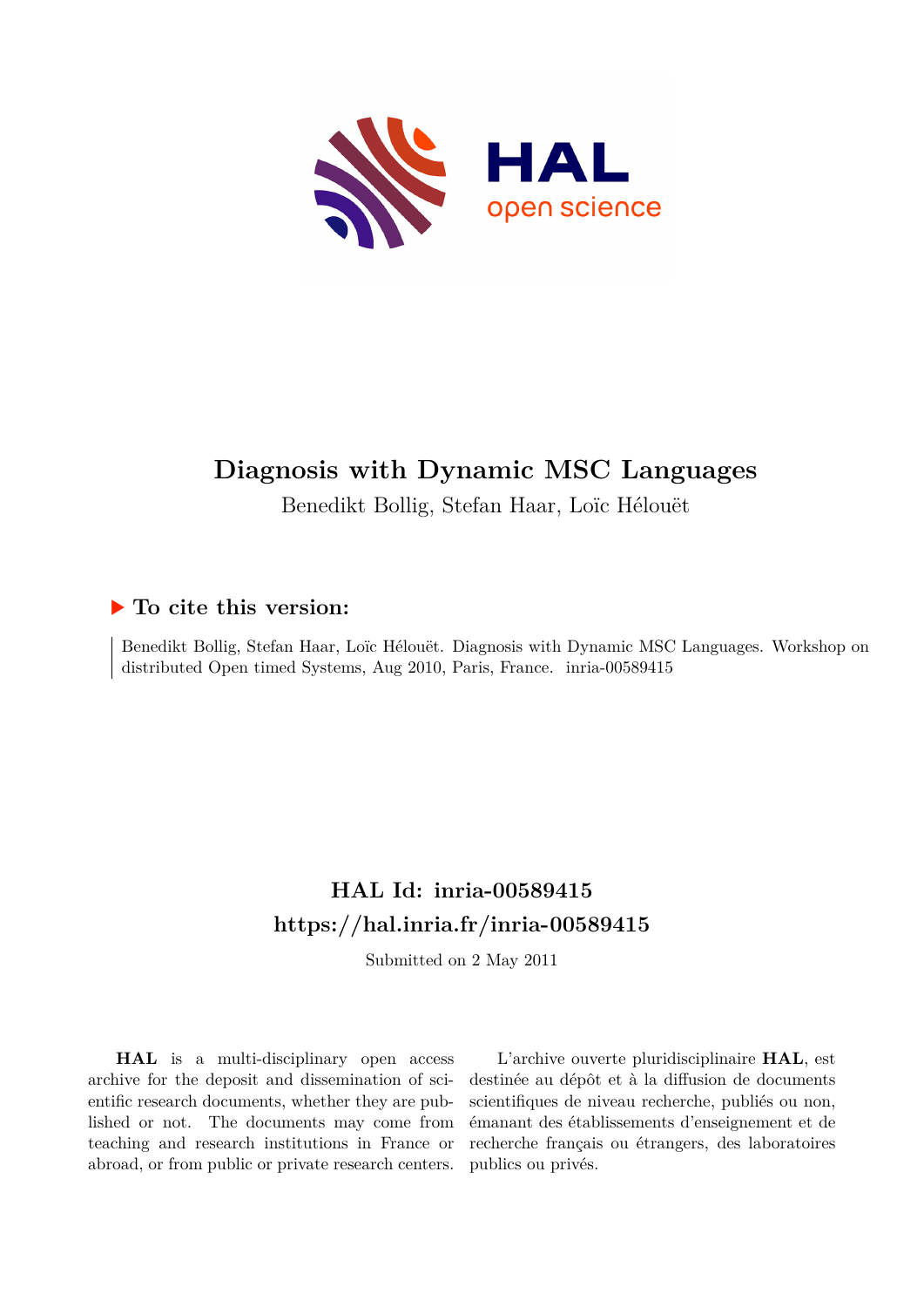#### **Diagnosis with Dynamic MSC Languages**

Benedikt Bollig<sup>1</sup> and Stefan Haar and Loïc Hélouët<sup>2</sup>

<sup>1</sup> LSV, ENS Cachan, CNRS, INRIA, France <sup>2</sup> IRISA, INRIA, Rennes, France bollig@lsv.ens-cachan.fr, stefan.haar@inria.fr, loic.helouet@irisa.fr

One of the key challenges when a fault occurs in a distributed system is to find the original causes for the failure. In some cases, a seemingly unimportant phenomenon leads to a complete network collapse, and finding the root(s) of the dysfunction, as well as the way the fault has spread through the system, is a key issue for correcting the faulty system. Usually, running systems are equiped with probes, i.e. software or hardware mechanisms that record occurrences of some events. These logs are then used to retrieve faults. However, logs grow rapidly, and finding explanations without automated tools is almost unfeasible. Therefore, it is preferable to record only a subset of events that occur, and to base diagnosis on a behavioral model of the system. The observations are then correlated to runs of the model to find *explanations*, that is, the set of runs that might have lead to the observation (the logged events). Usually, an explanation is characterized by the existence of an embedding from the observation into the considered run.

This problem has been studied for interleaved models such as finite state machines [10], or concurrent ones such as Petri nets [2] or scenarios [5]. However, these models describe behaviors involving only a bounded number of processes. A challenge is then to propose diagnosis for dynamic and concurrent models. A graph grammar based solution was proposed by [1] to deal with dynamically evolving topologies, but does not consider buffered communications among processes.



**Figure 1.** An example of basic MSC

This work defines a diagnosis framework for a scenario based dynamic model, close to the dynamic MSCs proposed in [7]. This model is called *MSC grammars* [3], and consists in context free grammars that compose basic MSCs (descriptions of finite and asynchronous interactions between processes). Figure 1 shows an example of basic MSC over three processes 1,2,3. The semantics of communications in MSCs is asynchronous message exchanges, and it is frequently assumed that these communications are performed using FIFO queues. We will also adopt this convention throughout the paper. MSC grammars are strictly more expressive than High-level MSCs [6], a scenario model that compose basic MSCs defined over a finite set of processes by means of automata. As usual for context free grammars, our MSC grammars contain an axiom, a set of non-terminals and rewriting rules, but terminals are basic MSCs. We furthermore allow renaming of processes in the terminal basic MSCs, which allows for the definition of behaviors over an arbitrary number of processes. The semantics of an MSC grammar  $\mathcal G$  is the set of MSCs that can be derived from the axiom of  $\mathcal{G}$ . Within this setting, a derivation of an MSC grammar can be seen as a run  $\rho$  of our model, that produces an MSC  $M_{\rho}$ .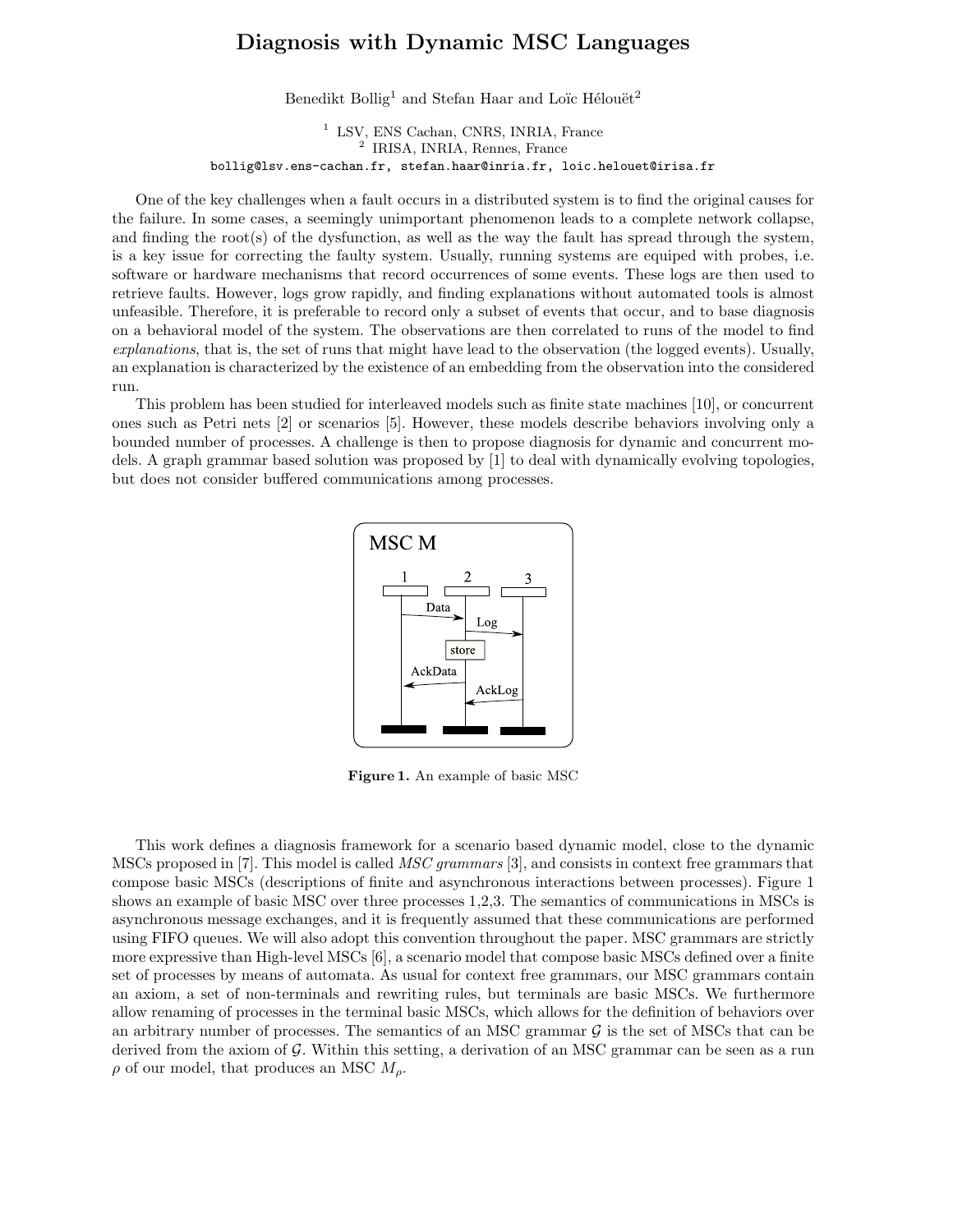

**Figure 2.** An example of MSC grammar and one of its derivations

Figure 2 shows an exemple of MSC grammar. Non terminals are named A, B, and identifiers  $\pi_1, \pi_2$ are used to refer to some processes during rewriting. Intuitively, these process identifiers play the role of hyperedge vertices in hyperedge replacement grammars [4]. The rightmost MSC in Figure 2 shows a derivation of the grammar, obtained by rewriting successively non-terminals A, B, B, using rules A, B, B. The set of MSCs described by this grammar defines behaviors in which processes are dynamically (and recursively) created from an initial single process. Then all processes execute action  $b$  and send message  $m$  to the initial process in their reverse order of creation, except for the last process, which sends a message of type  $n$  to the initial process, and does not execute action  $b$ .

Usually, observation mechanisms collect a subset of events that have occurred in a system, and store them as one or more log files. Observing a fixed set of communicating processes is easy, as the use of vectorial clocks [9] allows to record the exact computation played by a system. However, observing all events and their respective causal ordering in a system is too costly. Hence, one usually relies on a partial observation, i.e. defines an observation alphabet, and processes signal only occurrences of actions within this alphabet. Similarly, logs recall only a subset of the actual ordering among observed events. However, a frequent and reasonable assumption is that the set of events observed on a single process are totaly ordered. In a dynamic context where the set of running processes is not known a priori, we can suppose that dynamically created processes execute several copies of some instrumented code, hence yelding an alphabet of observable actions per process and also a total ordering of observed events on each process. The causal ordering among events located on distinct processes is necessarily weaker in a dynamic context, as finite width vectorial clocks cannot be used. However, one can still tag observations with useful information (for instance if a message was sent to some process since the last observation) to recover some ordering among observed events. We can hence suppose that the observations produced by an instrumented system are *partial orders*. Figure 3 depicts a typical observation architecture. Processes are represented by squares, and their communication links as lines. Dynamically created processes are represented by dashed lines. Each process continuously sends information about the observable events it has executed, and the observers collect these information to form a coherent observation. When a diagnosis is needed, observers send the collected observation to a diagnoser that compares the observed partial order with a model of the system, and outputs a diagnosis.

Usually, the question whether an MSC  $M$  is a valid explanation for an observation  $O$  resumes to finding an *embedding* relation that maps events of the observation onto events of the MSC, while respecting locality of events (i.e events are executed by the same process in the observation if and only if they are mapped onto events located on the same process in the MSC), labeling, and causal ordering (ordered events in the observation are mapped to ordered events in the explanation). The example of Figure 4 shows an observation  $O$  (on the left) and a possible explanation  $M$  (on the right) when observable events are atomic actions  $a$  and  $b$ , and reception of message  $n$ . In the observation, causal ordering among events is symbolized by a dashed line. The embedding relation from observation  $O$  to MSC  $M$  is depicted as a thick dotted line. Note that in a dynamic context, the identity of processes is irrelevant, so events of a process can be mapped onto events located on a process with different name. Note also that all processes need not be observed, and that the creation of processes need not be observable. In the example of Figure 4 , no event executed by process 4 is observed.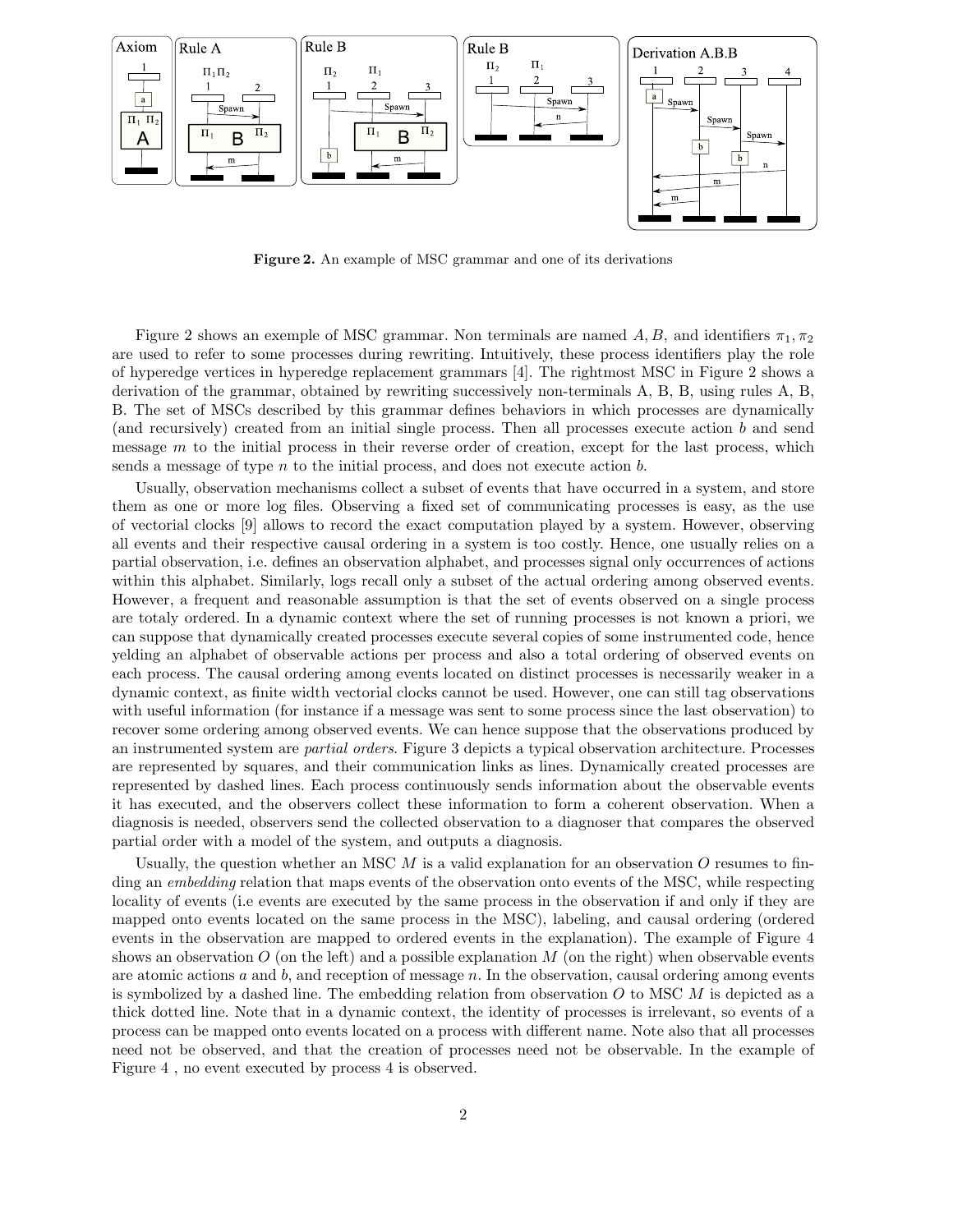

**Figure 3.** An observation architecture



**Figure 4.** An observation and a possible explanation for it